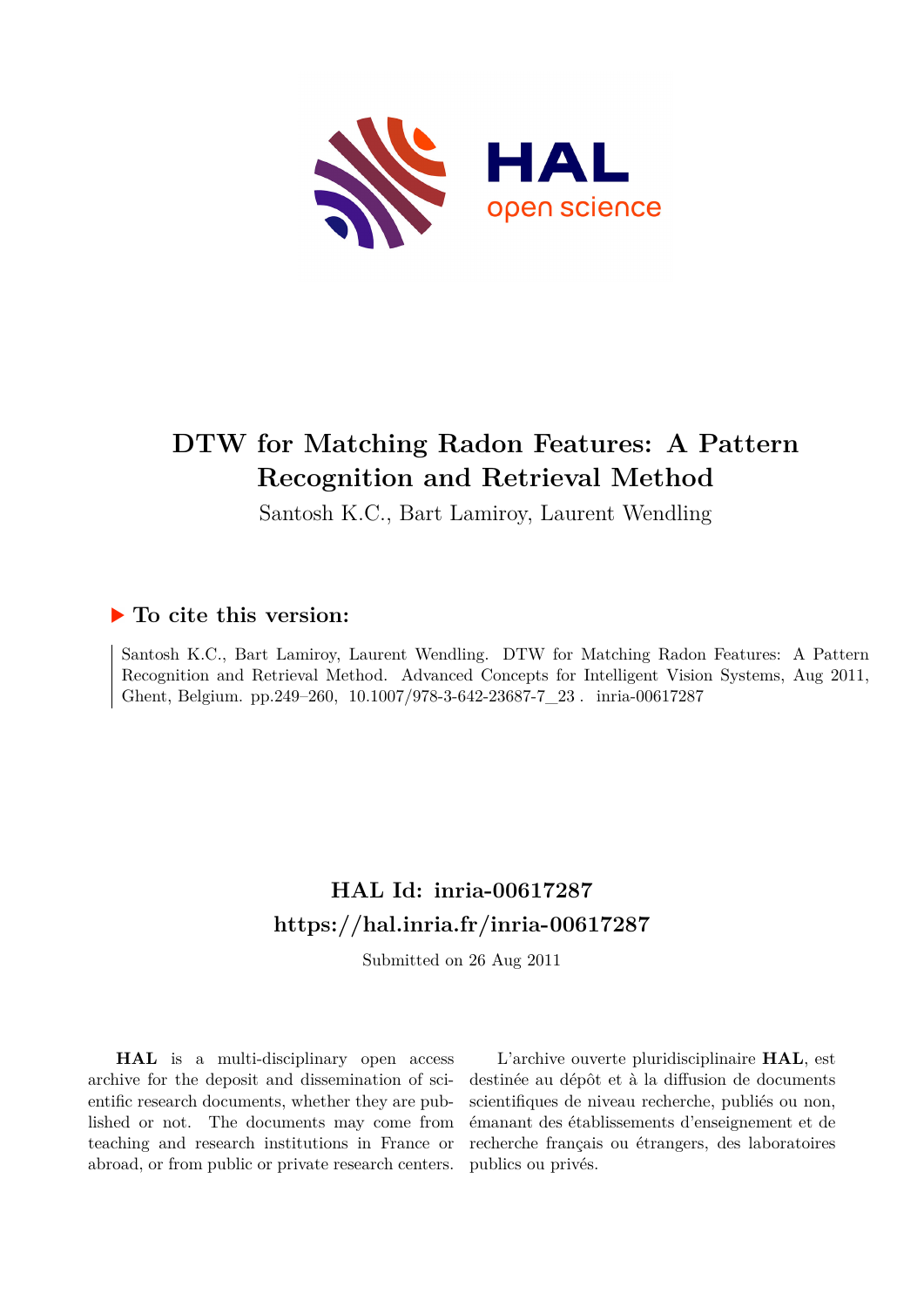## DTW for Matching Radon Features: A Pattern Recognition and Retrieval Method

Santosh K.C.<sup>1</sup>, Bart Lamiroy<sup>2</sup>, and Laurent Wendling<sup>3</sup>

1 INRIA Nancy Grand Est Research Centre, LORIA - Campus Scientifique, BP 239 - 54506 Vandoeuvre-lés-Nancy Cedex, France Santosh.KC@inria.fr  $2$  Nancy Université INPL, LORIA - Campus Scientifique, BP 239 - 54506 Vandoeuvre-lés-Nancy Cedex, France

> Bart.Lamiroy@loria.fr  $^3$  LIPADE, Université Paris Descartes 75270 Paris Cedex 06, France Laurent.Wendling@parisdescartes.fr

Abstract. In this paper, we present a method for pattern such as graphical symbol and shape recognition and retrieval. It is basically based on dynamic programming for matching the Radon features. The key characteristic of the method is to use DTW algorithm to match corresponding pairs of histograms at every projecting angle. This allows to exploit the Radon property to include both boundary as internal structure of shapes, while avoiding compressing pattern representation into a single vector and thus miss information, thanks to the DTW. Experimental results show that the method is robust to distortion and degradation including affine transformations.

Keywords: Radon Transform, DTW, Pattern Recognition and Retrieval

#### <span id="page-1-0"></span>1 Introduction

Given patterns such as symbols of any kind, cursive characters but also forensic elements like human faces, shoe- or finger-prints, recognition or classification can be done using structural [\[10\]](#page-11-0), statistical [\[17\]](#page-11-1) as well as hybrid approaches. In structural approaches, graph based methods have been widely used [\[10\]](#page-11-0). They provide a powerful relational representation. However, they suffer from intense computational complexity due to the general NP-hard problem of sub-graph matching resulting from the variation of graph structure with the level of noise, occlusion, distortion etc. In some cases, however, matching optimisation can be obtained, but is strongly based on how the image is described [\[18\]](#page-11-2). Besides, structural approaches do not have rich set of mathematical tools [\[7\]](#page-11-3) unlike in statistical approaches [\[17\]](#page-11-1). We therefore emphasise in the rest of this paper on statistical pattern analysis representation and recognition.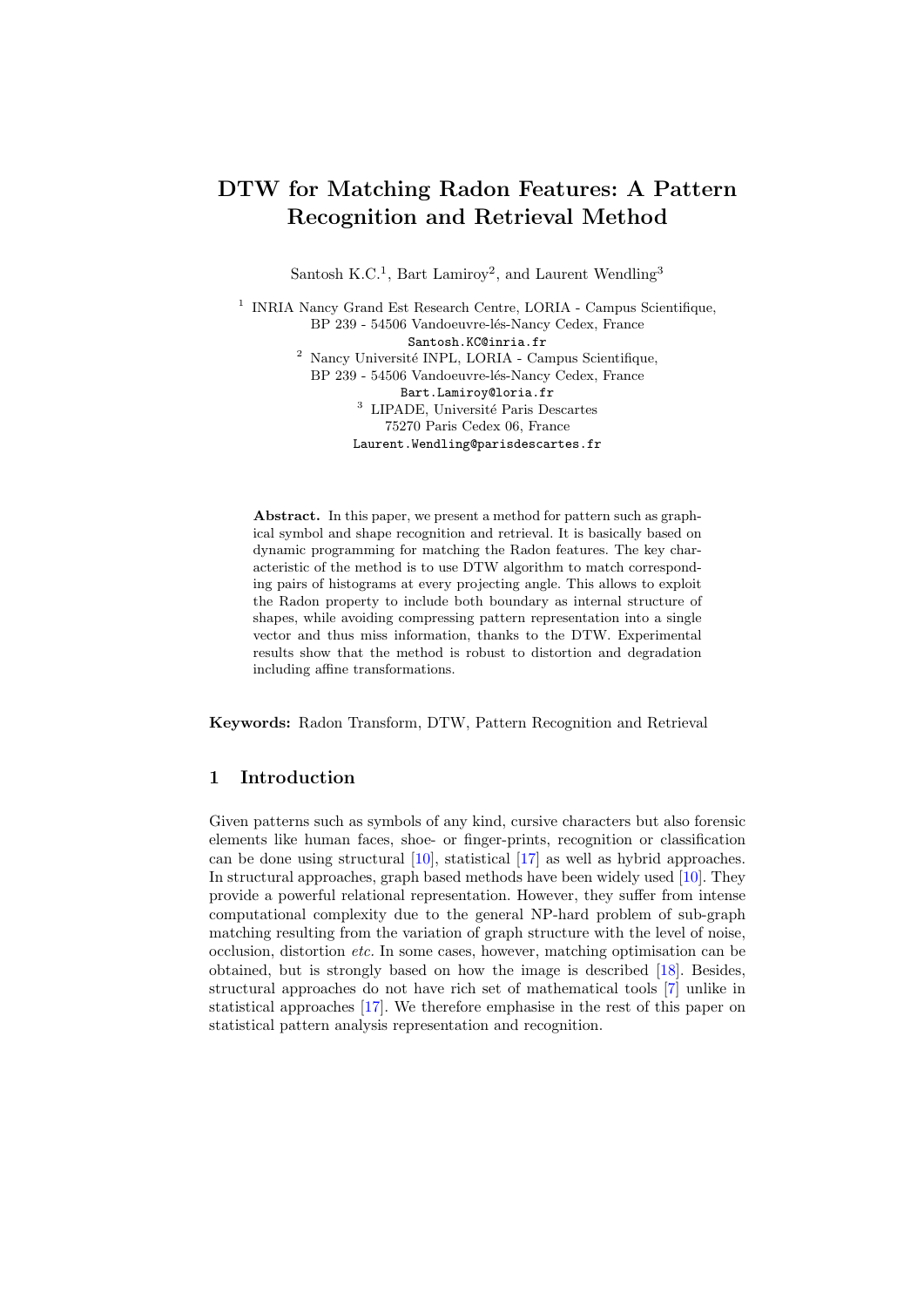Shape representation has been an important issue in pattern analysis and recognition [\[23](#page-11-4)[,31\]](#page-12-0). In this context, features are often categorised as regionbased as well as contour-based descriptors. Generally, contour-based descriptors include Fourier Descriptors (FD) [\[32,](#page-12-1)[12\]](#page-11-5). Contour information can also come from polygonal primitives [\[1\]](#page-11-6), or curvature information [\[3,](#page-11-7)[5\]](#page-11-8). In the case of the latter, the shape is described in the scale space by the maximum number of curvatures. Other methods, like Shape Context (SC) [\[4\]](#page-11-9) or skeleton approaches [\[33\]](#page-12-2) are based on contour information. In short, contour-based descriptors are appropriate for silhouette shapes since they cannot capture the interior content as well as disconnected shapes or shapes with holes where boundary information is not available. On the other side, region-based descriptors account all pixels within patterns. Common methods are based on moments [\[28,](#page-12-3)[2](#page-11-10)[,13\]](#page-11-11) including geometric, Legendre, Zernike, and Pseudo-Zernike moments. Comparative studies [\[2,](#page-11-10)[28\]](#page-12-3) have demonstrated the interest on improving invariance properties and reducing computational time of the Zernike moments [\[8\]](#page-11-12). On the other side, to overcome the drawbacks of contour-based Fourier descriptors, Zhang and Lu [\[30\]](#page-12-4) have proposed a region-based Generic Fourier Descriptor (GFD). To avoid the problem of rotation in the Fourier spectra, the 2D Fourier Transform (FT) is applied on a polar-raster sampled shape. This approach outperforms common contourbased (classical Fourier and curvature approaches) and region-based (Zernike moments) shape descriptors. Region-based descriptors on the whole, can be generally applied. However, high computational complexity needs to be considered. Besides, use of normalisation in order to satisfy common geometric invariance properties introduces errors as well as they are sensitive to noise, eventually affecting the whole recognition process.

Pattern representation must be sufficiently enriched with important information. Moreover, global pattern representation is the premier choice due to its simplicity that avoids extra pre-processing and segmentation process as in local pattern representation. To accomplish recognition, matching is another concern. In other words, feature selection corresponds to the matching techniques, eventually affects the overall performance of the method. For instance, compressing pattern information into a single vector as in global signal based descriptors provide immediate matching, while not offering complete shape information. In those respects, we take advantage of radon transform [\[11\]](#page-11-13) to represent pattern and DTW is used to match patterns of any size that avoids compressing pattern representation into a single vector unlike the use of R−transform [\[27\]](#page-12-5), for instance. The work is inspired from previous works such as  $2D$  shape categorisa-tion [\[22\]](#page-11-14), gait recognition  $[6]$ , off-line signature verification [\[9,](#page-11-16)[24\]](#page-12-6) and orientation estimation as in [\[16\]](#page-11-17). We have examined the method over two different datasets: graphical symbol [\[15\]](#page-11-18) and shape [\[26\]](#page-12-7).

The remaining of the paper is organised as follows. We start with detailing the proposed method in Section [2,](#page-3-0) which mainly includes pattern representation and matching. Section [3](#page-6-0) provides a series of tests. In Section [4,](#page-9-0) analysis of the results are observed or examined and discussed thoroughly. The paper is concluded in Section [5](#page-10-0) along with future perspectives.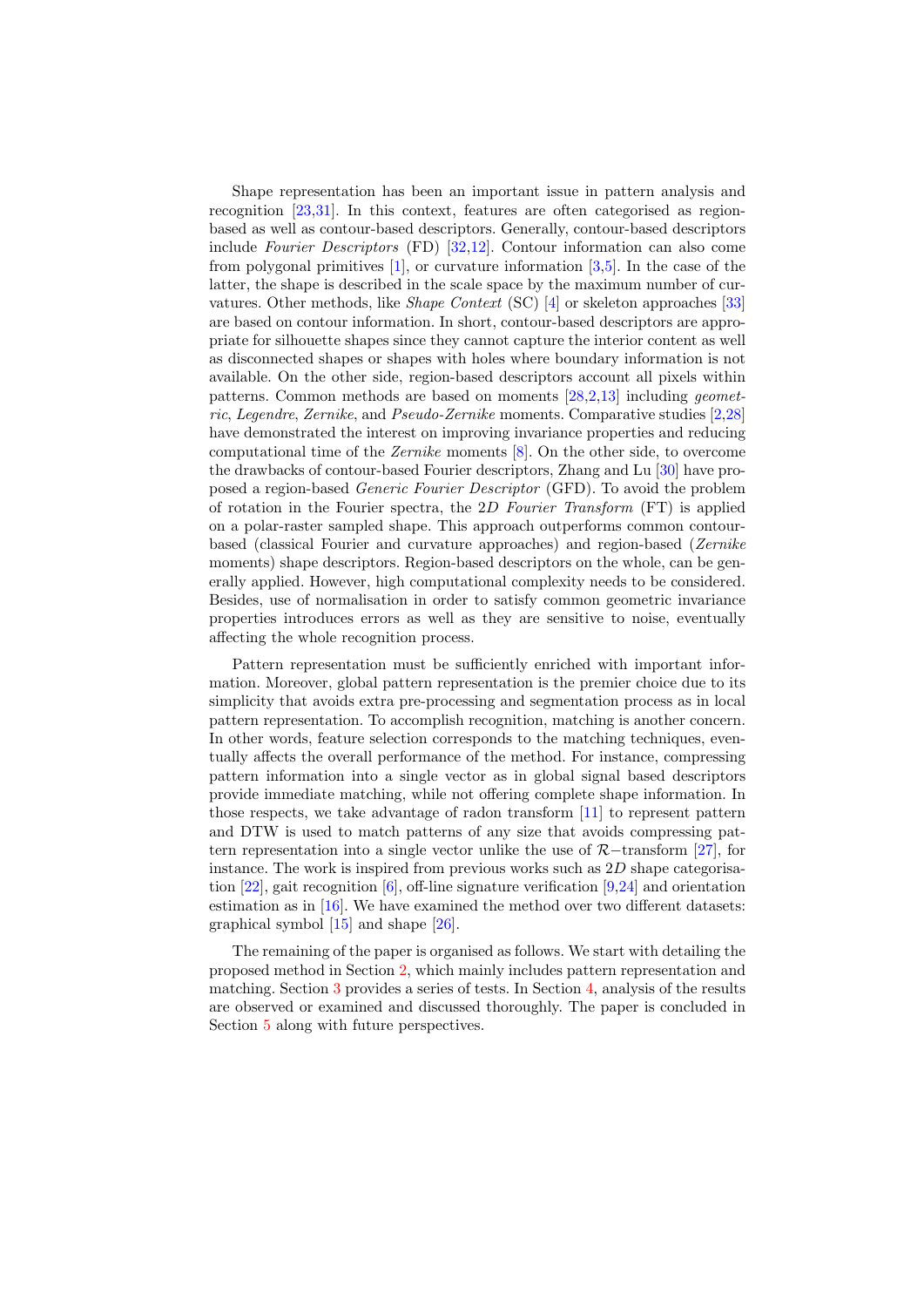#### <span id="page-3-0"></span>2 Method

In this work, we use the Radon transform to represent patterns [\[11\]](#page-11-13), Radon based descriptors do not only encode contour information  $(14,22)$ , for instance), they also encode internal structure. Radon transforms are essentially a set of parametrized histograms. We apply Dynamic Time Warping to align every histogram for each projecting angle to absorb varying histogram sizes resulting from image signal variations.

#### <span id="page-3-1"></span>2.1 Pattern Representation

The Radon transform consists of a collection of projections of a pattern at different angles [\[11\]](#page-11-13). This is illustrated in [1.](#page-4-0) In other words, the radon transform of a pattern  $f(x, y)$  and for a given set of angles can be thought of as the projection of all non-zero points. This resulting projection is the sum of the non-zero points for the pattern in each direction, thus forming a matrix. The matrix elements are related to the integral of f over a line  $L(\rho, \theta)$  defined by  $\rho = x \cos \theta + y \sin \theta$ and can formally be expressed as,

$$
R(\rho, \theta) = \int_{-\infty}^{\infty} \int_{-\infty}^{\infty} f(x, y) \delta(x \cos \theta + y \sin \theta - \rho) dx dy
$$

where  $\delta(.)$  is the Dirac delta function,  $\delta(x) = 1$ , if  $x = 0$  and 0 otherwise. Also,  $\theta \in [0, \pi[$  and  $\rho \in ]-\infty, \infty[$ . For radon transform,  $L_i$  be in normal form  $(\rho_i, \theta_i)$ . Following Fig. [1](#page-4-0) (c), for all  $\theta_i$ , the Radon transform now can be described as the length of intersections of all lines  $L_i$ . Note that the range of  $\rho$  *i.e.*,  $-\rho_{min} < \rho \leq$  $\rho_{max}$  is entirely based on the size of pattern.

Since the Radon transform itself does not satisfy invariance properties, we consider the following affine transformation properties to adapt it for recognition. In case of translation, we use image centroid  $(x_c, y_c)$  such that translation vector is  $\vec{u} = (x_c, y_c): R(\rho - x_c \cos \theta - y_c \sin \theta, \theta)$ . Therefore, translation of f results in the shift of its transform in  $\rho$  by a distance equal to the projection of translation vector of the line L (see Fig. [1](#page-4-0) (c)). For rotation, we approximate rotation angle orientation as implemented in [\[16\]](#page-11-17). Orientation can be estimated as,

$$
\alpha = arg \left[ \min_{\theta} \frac{d^2 \sigma_{\theta}^2}{d\theta^2} \right]
$$

where  $\sigma_{\theta}^2 = \frac{1}{P} \sum_{\rho} (R(\rho,\theta) - \mu_{\theta})^2$  is the variance of projection at  $\theta$ ,  $\mu_{\theta}$  $\frac{1}{P} \sum_{\rho} R(\rho, \theta)$  and P, the number of samples. If angle of rotation is  $\alpha$ , then  $R^{\alpha}(\rho,\theta) = R(\rho,\theta+\alpha)$ . This simply implies a circular shift of the histograms such that it does not require histograms duplication from  $[0, \pi]$  to  $[\pi, 2\pi]$  as in [\[9\]](#page-11-16) to make rotation invariant. For scaling, we simply normalise histograms into [0, 1] at every projecting angle.

Fig. [2](#page-4-1) shows radon features for reference, rotation, scaling, as well as degradation instances from a known class of graphical symbol [\[15\]](#page-11-18). In all cases, radon histograms from their corresponding sample images are similar to each other.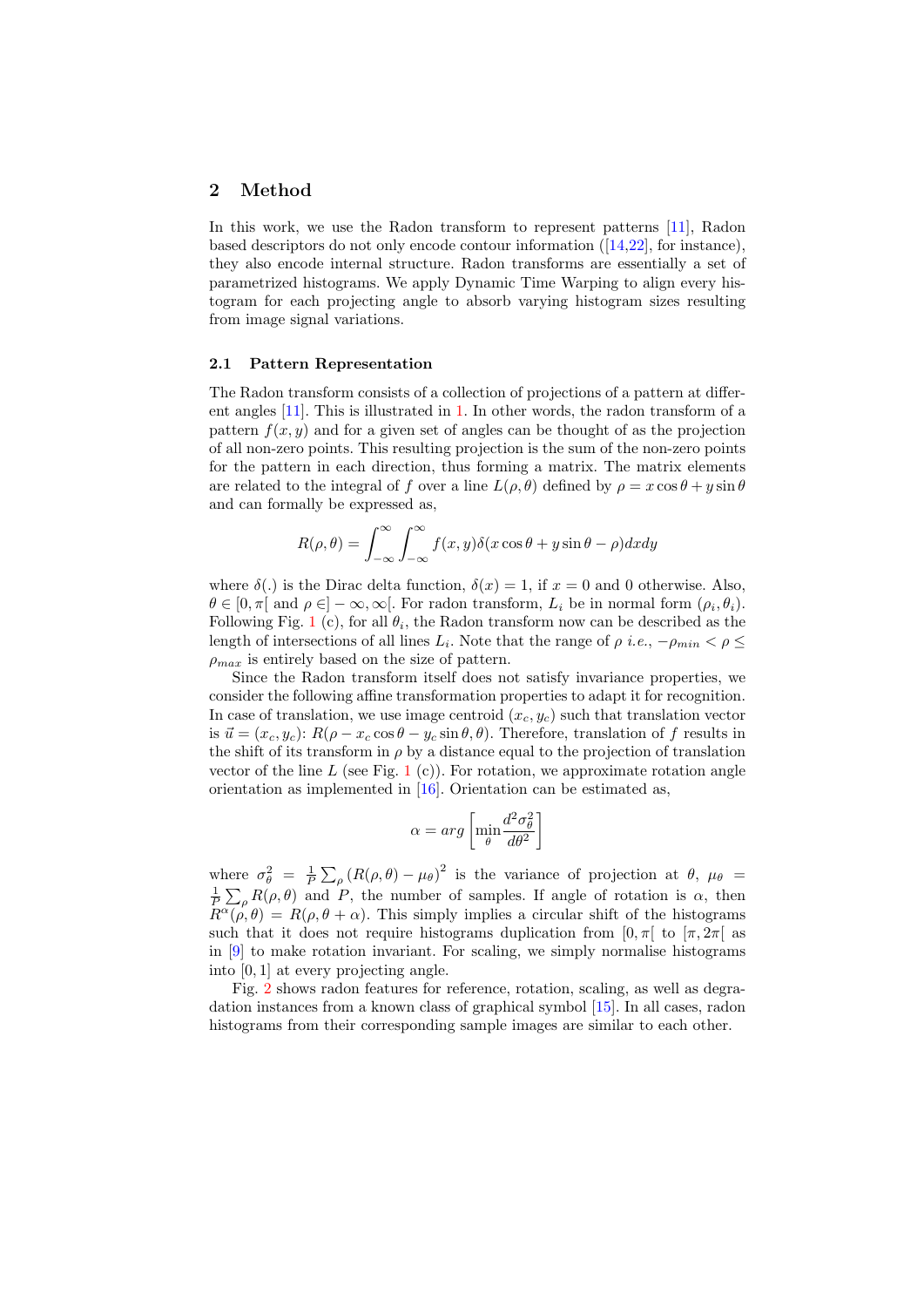<span id="page-4-0"></span>

<span id="page-4-1"></span>Fig. 2. Radon features for ideal (reference), rotation, scaling as well as noisy samples.

#### 2.2 Pattern Matching

As explained in Section [2.1,](#page-3-1) the Radon transform matrix  $R(\rho, \theta)$  can represent any pattern P. Given two patterns  $\mathcal{P}^q$  and  $\mathcal{P}^d$ , matching can be obtained between corresponding histograms  $R^q(\rho, \theta)$  and  $R^d(\rho, \theta)$ . Radon transforms generate different  $\rho$  sizes depending on the image contents' size. In order to be able to adapt to these differences in size, we develop the following approach:

**Dynamic Time Warping** [\[20\]](#page-11-20), allows us to find the dissimilarity between two non-linear sequences potentially having different lengths. In radon matrix  $R(\rho, \theta)$ , column refers to the histogram of radon for each projecting angle. Let us say histograms  $\{\mathcal{H}_{\theta_i}\}_{i=0,\dots,\Theta-1}$  (see Fig. [3\)](#page-5-0). In this illustration, vertical lines represent radon histograms at every projecting angle. Let us consider two column vector sequences from  $R(\rho, \theta)$ , representing histograms  $\mathcal{H}^q$  and  $\mathcal{H}^d$  of length K and L, respectively.  $\mathcal{H}^q = \{h_k^q\}_{k=1,\dots,K}$  and  $\mathcal{H}^d = \{h_l^d\}_{l=1,\dots,L}$ .

At first, a matrix  $M$  of size  $K \times L$  is constructed. Then for each element in matrix M, local distance metric  $\delta(k, l)$  between the events  $e_k$  and  $e_l$  is computed.  $\delta(k, l)$  can be expressed as,  $\delta(k, l) = (e_k - e_l)^2$ , where  $e_k = h_k^q$  and  $e_l = h_l^d$ . Let  $D(k, l)$  be the global distance up to  $(k, l)$ ,

$$
D(k, l) = \min [D(k - 1, l - 1), D(k - 1, l), D(k, l - 1)] + \delta(k, l)
$$

with an initial condition  $D(1, 1) = \delta(1, 1)$  such that it allows warping path going diagonally from starting node  $(1,1)$  to end  $(K, L)$ . The main aim is to find the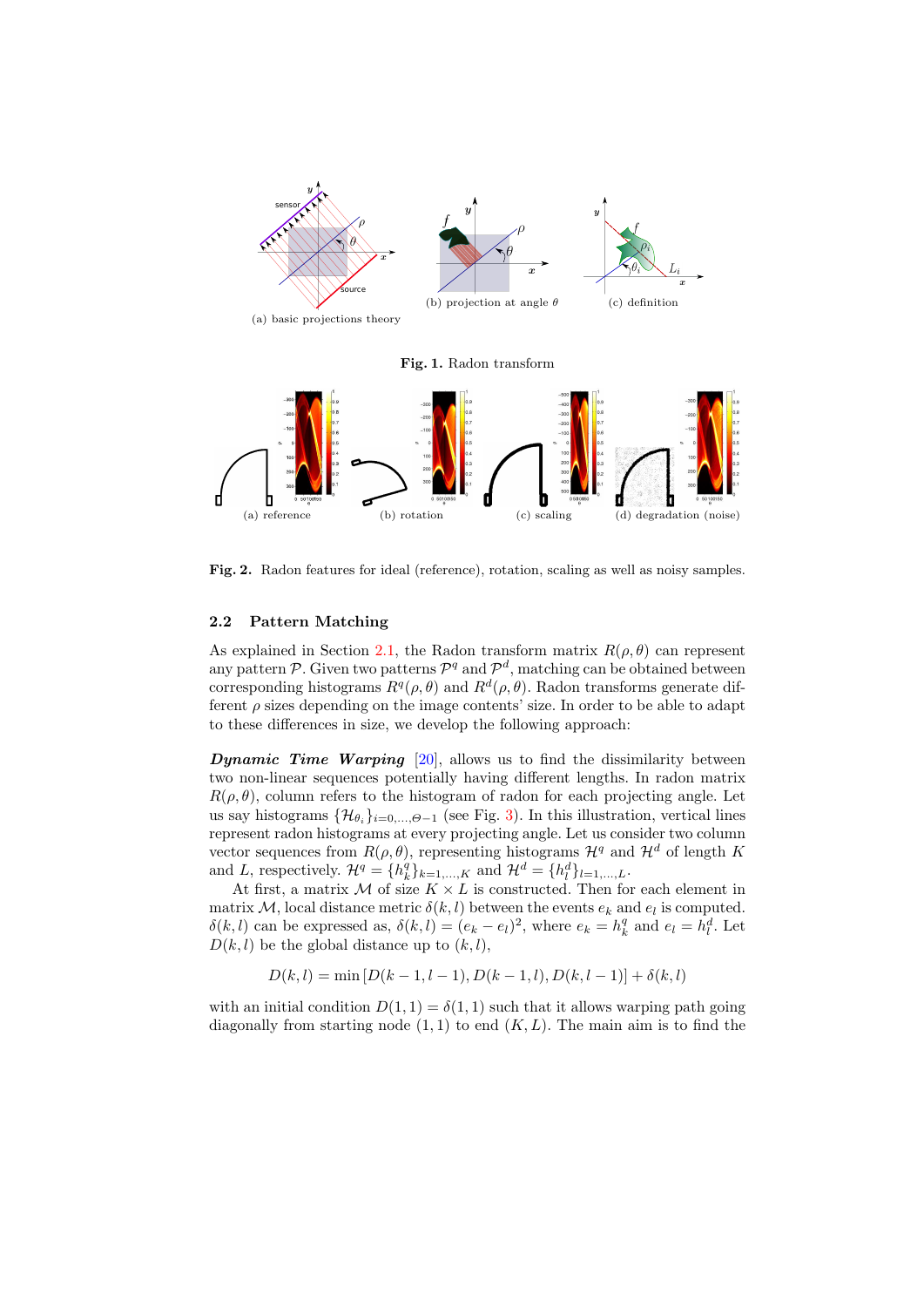

<span id="page-5-0"></span>Fig. 3. Radon histogram at every projecting angle  $\theta_i$ .

path for which the least cost is associated. The warping path therefore provides the difference cost between the compared sequences. Formally, the warping path is,  $W = \{w_t\}_{t=1...T}$  where  $max(k, l) \leq T < k+l-1$  and  $t^{th}$  element of W is  $w(k, l)_t \in [1:K] \times [1:L]$  for  $t \in [1:T]$ . The optimised warping path W satisfies the following three conditions.

c1. boundary condition:  $w_1 = (1, 1)$  and  $w_T = (K, L)$ 

**c2.** monotonicity condition:  $k_1 \leq k_2 \leq \cdots \leq k_K$  and  $l_1 \leq l_2 \leq \cdots \leq l_L$ 

**c3.** continuity condition:  $w_{t+1} - w_t \in \{(1,1)(0,1), (1,0)\}$  for  $t \in [1 : T - 1]$ 

c1 conveys that the path starts form  $(1, 1)$  to  $(K, L)$ , aligning all elements to each other. c2 restricts allowable steps in the warping path to adjacent cells, never be back. And monotonicity condition forces the path advances one step at a time. Note that c3 implies c2.

We then define the global distance between  $\mathcal{H}_q$  and  $\mathcal{H}_d$  as,

$$
\Delta\left(\mathcal{H}^q,\mathcal{H}^d\right) = \frac{D(K,L)}{T}.
$$

The last element of the  $K \times L$  matrix, normalised by the T provides the DTWdistance between two sequences where  $T$  is the number of discrete warping steps along the diagonal DTW-matrix.

Matching Score Aggregating distances between histograms in all corresponding projecting angles  $\theta_i$  between  $\mathcal{P}^q$  and  $\mathcal{P}^d$  yields a global pattern-matching score,

$$
Dist(\mathcal{P}^q, \mathcal{P}^d) = \sum_{i=0}^{\Theta-1} \Delta(\mathcal{H}_{\theta_i}^q, \mathcal{H}_{\theta_i}^d).
$$

Scores are normalised into [0, 1] by,  $\overline{Dist}(.) = \frac{Dist(.) - Dist^{min}(.)}{Dist^{max}(.) - Dist^{min}(.)}$ . As shown in Fig. [2,](#page-4-1) it is important to notice that there may be significant the amplitude differences between radon histograms, from one sample to another. These amplitude differences are very well handled by the DTW algorithm. In addition, Fig. [4](#page-6-1) gives an overview of matching score values of the proposed method to affine transformations, noise addition and stretching.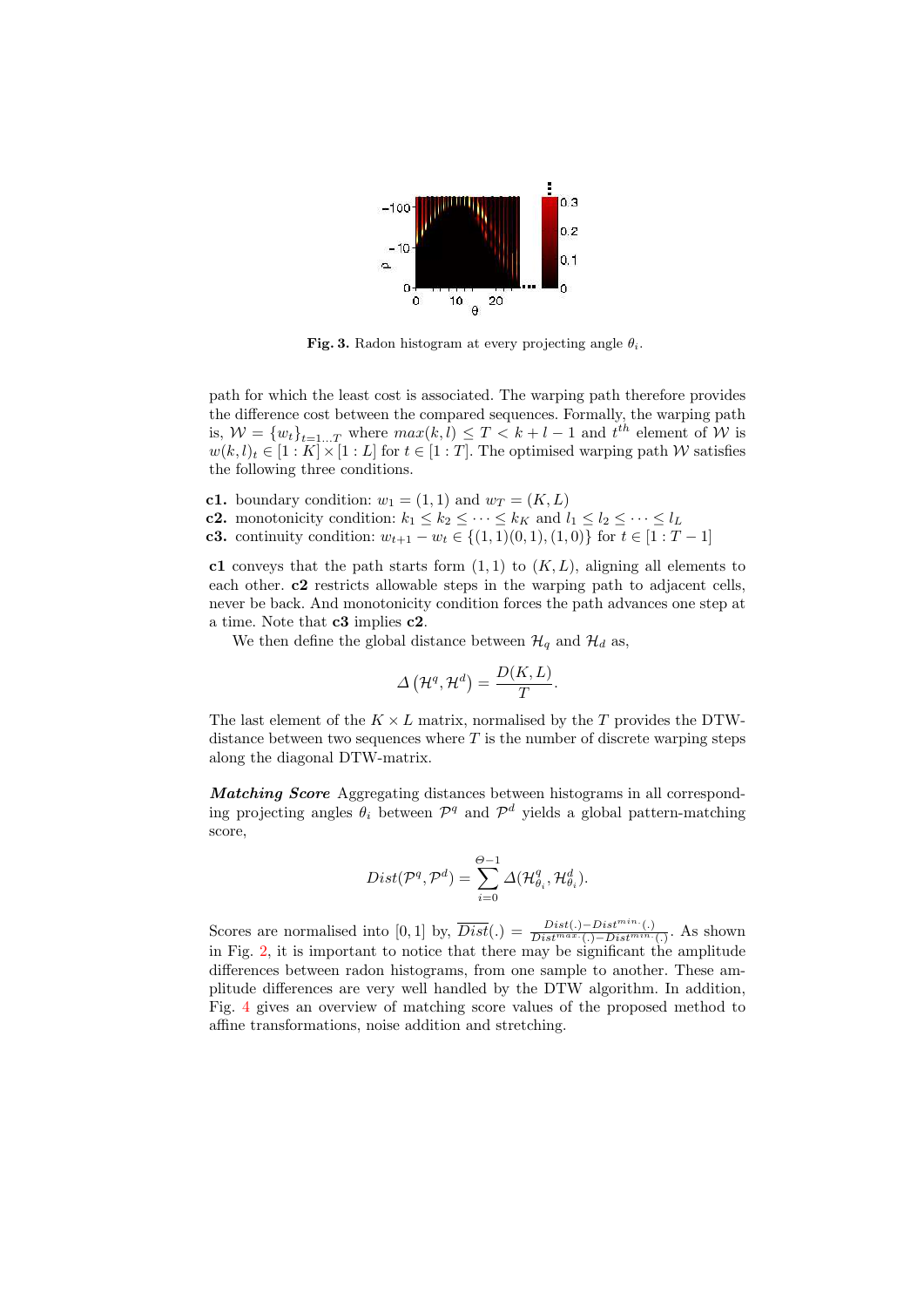

<span id="page-6-1"></span>Fig. 4. Matching scores between samples shown above. It provides the differences exist between the samples due to noise, translation, rotation as well as scaling.

#### 2.3 Pattern Recognition and Retrieval

We can now use the previously described approach as a global pattern matching score. This score expresses the similarity between database patterns and query. Our problem is: given a set of points  $S$  in a metric space  $M_s$  and a query point  $q \in M_s$ , find the closest point in S to q. Now, we express similarity as,

Similarly 
$$
(\mathcal{P}^q, \mathcal{P}^d) = 1 - \overline{Dist}(\mathcal{P}^q, \mathcal{P}^d) = \begin{cases} 1 & \text{for the closest candidate} \\ 0 & \text{for the farthest candidate.} \end{cases}
$$

Ranking can therefore be expressed on the decreasing order of similarity. In our experiments, we will distinguish "recognition" (search for the closest candidate) from "retrieval" (where closest candidates are retrieved for a given short-list).

#### <span id="page-6-0"></span>3 Experiments

#### 3.1 Benchmarking Methods

We confront  $D-$ Radon method with well-known descriptors:  $\mathcal{R}-$ signature [\[27\]](#page-12-5), GFD [\[30\]](#page-12-4), SC [\[4\]](#page-11-9) and Zernike [\[19\]](#page-11-21). For those descriptors, it is important to fit the best parameters. For GFD, we have tuned the parameters, radial (4 : 12) and angular  $(6:20)$  frequencies to get the best combinations. For SC, we follow [\[4\]](#page-11-9). In case of Zernike, we have used 36 Zernike functions of order less than or equal to 7. For radon, projecting range is  $[0, \pi]$ .

#### 3.2 Experimental Results

We work on several different datasets in different contexts. However, we primarily focus on

- A. distorted and degraded symbols in document analysis graphics recognition and retrieval, and then
- B. shape retrieval as a CBIR application.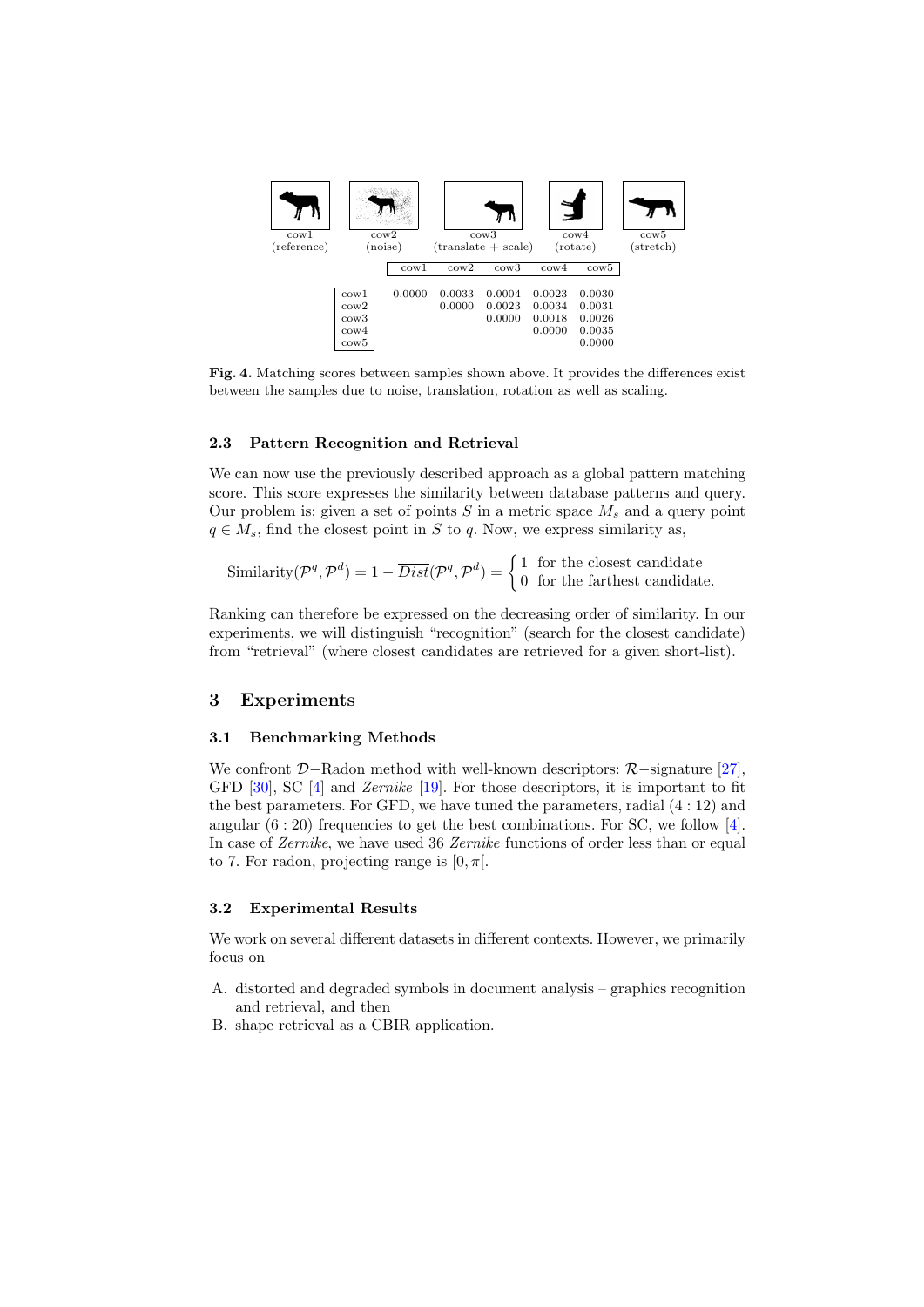In order to test the robustness of the methods, we work on raw data, no prefiltering (de-noising, for instance) has been applied.

#### A. Symbol Recognition and Retrieval

**GREC2003** dataset symbol recognition contest  $[15]$  – In this dataset, we have used the following different categories: ideal, scaling, distortion as well as degradation. Altogether, there are 50 different model symbols. Those symbols are grouped into 3 sets, containing 5, 20 and 50 model symbols. Each model symbol has 5 test images in every category except the ideal one. Ideal test images are directly taken from the set of model symbols and therefore the test is to evaluate the ability of simple shape discrimination, as the number of symbols increases. Since vectorial distortion works only with symbols with straight lines, and not arcs, it is applied to a subset of 15 model symbols. Besides, there are 9 models of degradation, aiming to evaluate the robustness to the scalability with degradation. Fig. [5](#page-7-0) shows a few samples of GREC2003 dataset.



<span id="page-7-0"></span>Fig. 5. GREC2003 samples – graphical symbol.

To evaluate the method, each test image is matched with the model symbols to get the closest model. Experimental results for all types of aforementioned categories of datasets are shown in Table [1.](#page-8-0) Note that since there are 9 models of degradations (m1 to m9), there are nine tests in every sample in each set (see Fig.  $5(d)$  $5(d)$ .

Based on the results from ideal test images, one cannot judge the superiority of the methods. Only running time comparison would be an alternative. For scaled images, R−signature lags far behind. Our method achieves 100% recognition rate while not offering substantial difference with GFD, SC and Zernike. Also, results from test images with vectorial distortions shows identical behaviour as in scaled as well as rotated samples. However, we receive noteworthy differences in case of binary degradations. Overall, D−Radon performs the best of all.

CVC hand-drawn symbol dataset – As in [\[29\]](#page-12-8), we have used  $10 \times 300$  sample images i.e., 10 different known classes of hand-drawn architectural symbols with 300 instances in each. Samples are having distortions, gaps, overlapping as well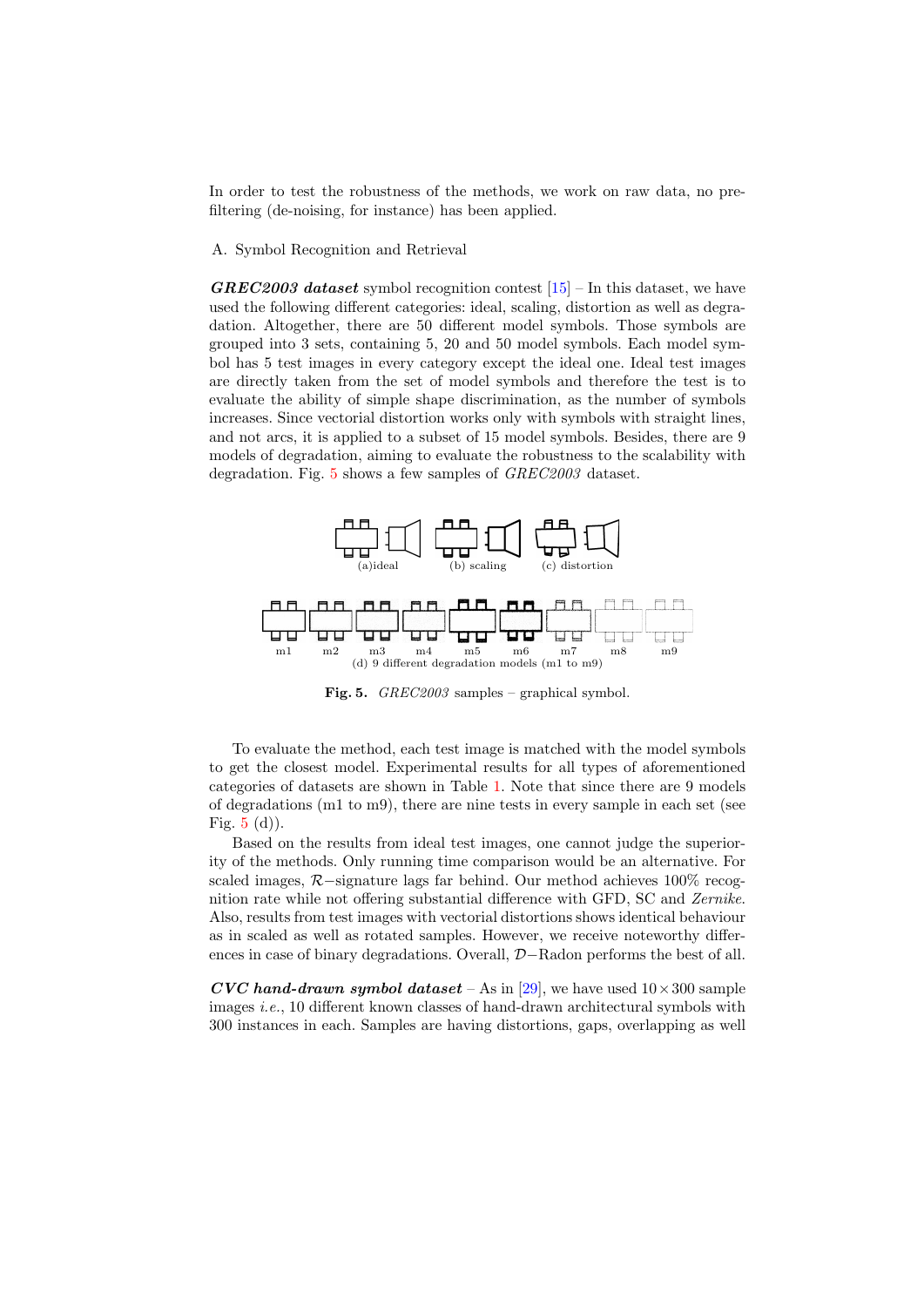|         |                     | Test images        | $\mathcal{R}\text{-sign.}$ | GFD | Zernike | SC               | $\mathcal{D}\text{-Radon}$ |
|---------|---------------------|--------------------|----------------------------|-----|---------|------------------|----------------------------|
|         | set1                | $5\times1$         | 100                        | 100 | 100     | 100              | 100                        |
| ideal   | set2                | $20\times1$        | 100                        | 100 | 100     | 100              | 100                        |
|         | set3                | $50\times1$        | 100                        | 100 | 100     | 100              | 100                        |
|         | $Average - ideal$   |                    | 100                        | 100 | 100     | $\overline{100}$ | 100                        |
|         | set1                | $5\times5$         | 45                         | 100 | 100     | 100              | 100                        |
| scale   | set2                | $20\times5$        | 36                         | 100 | 98      | 100              | 100                        |
|         | set3                | $50\times5$        | 28                         | 98  | 96      | 98               | 100                        |
|         | $Average - scale$   |                    | 37                         | 99  | 98      | 99               | 100                        |
|         | $distort1-set1$     | $5\times5$         | 20                         | 100 | 100     | 100              | 100                        |
|         | $distort2-set1$     | $5\times5$         | 8                          | 100 | 100     | 100              | 100                        |
| distort | $distort3-set1$     | $5\times5$         | 8                          | 100 | 100     | 100              | 100                        |
|         | $distort1-set2$     | $15\times5$        | 8                          | 100 | 100     | 100              | 100                        |
|         | $distort2-set2$     | $15\times5$        | $\overline{4}$             | 100 | 100     | 100              | 100                        |
|         | $distort3-set2$     | $15\times5$        | $\overline{4}$             | 100 | 100     | 100              | 100                        |
|         | $Average - distort$ |                    | 7                          | 100 | 100     | 100              | 100                        |
| legrade | set1                | $5\times5\times9$  | 12                         | 86  | 79      | 87               | 95                         |
|         | set2                | $20\times5\times9$ | 07                         | 93  | 79      | 76               | 96                         |
|         | set3                | $50\times5\times9$ | 07                         | 89  | 77      | 70               | 93                         |
|         | Average – degrade   |                    | 08                         | 89  | 78      | 77               | 95                         |

<span id="page-8-0"></span>Table 1. Recognition rate in % for GREC2003 dataset

as missing parts within the shapes. Fig. [6](#page-8-1) shows a few samples of it. In this dataset, we aim to retrieve all 300 instances for every chosen query.

Table [2](#page-9-1) shows the average retrieval rate for all requested short-lists  $(e.g.,$ top-20, top-40 and so on). Up to top-60, one cannot make decision that which method performs well since there exists no notable differences in retrieval rate. It is only determined after top-60. To be precise, the aim of the test is to evaluate retrieval stability of the methods. D−Radon provides the rate of 86% in top-300 while more than  $16\%$  difference (fairly in large amount) has been made with SC. SC lags GFD by approximately 9%. R−signature provides an average results compared to Zernike. Compared to all, D−Radon outperforms.



<span id="page-8-1"></span>Fig. 6. 2 hand-drawn samples from 10 different known classes.

#### B. Shape Retrieval

We have used two different shape datasets [\[26\]](#page-12-7): Kimia's Shapes99 and Shapes216. Shapes99 dataset consists of 9 classes, each one is having 11 samples. In another dataset, there are 18 classes and each one contains 12 samples. Fig. [7](#page-9-2) shows a few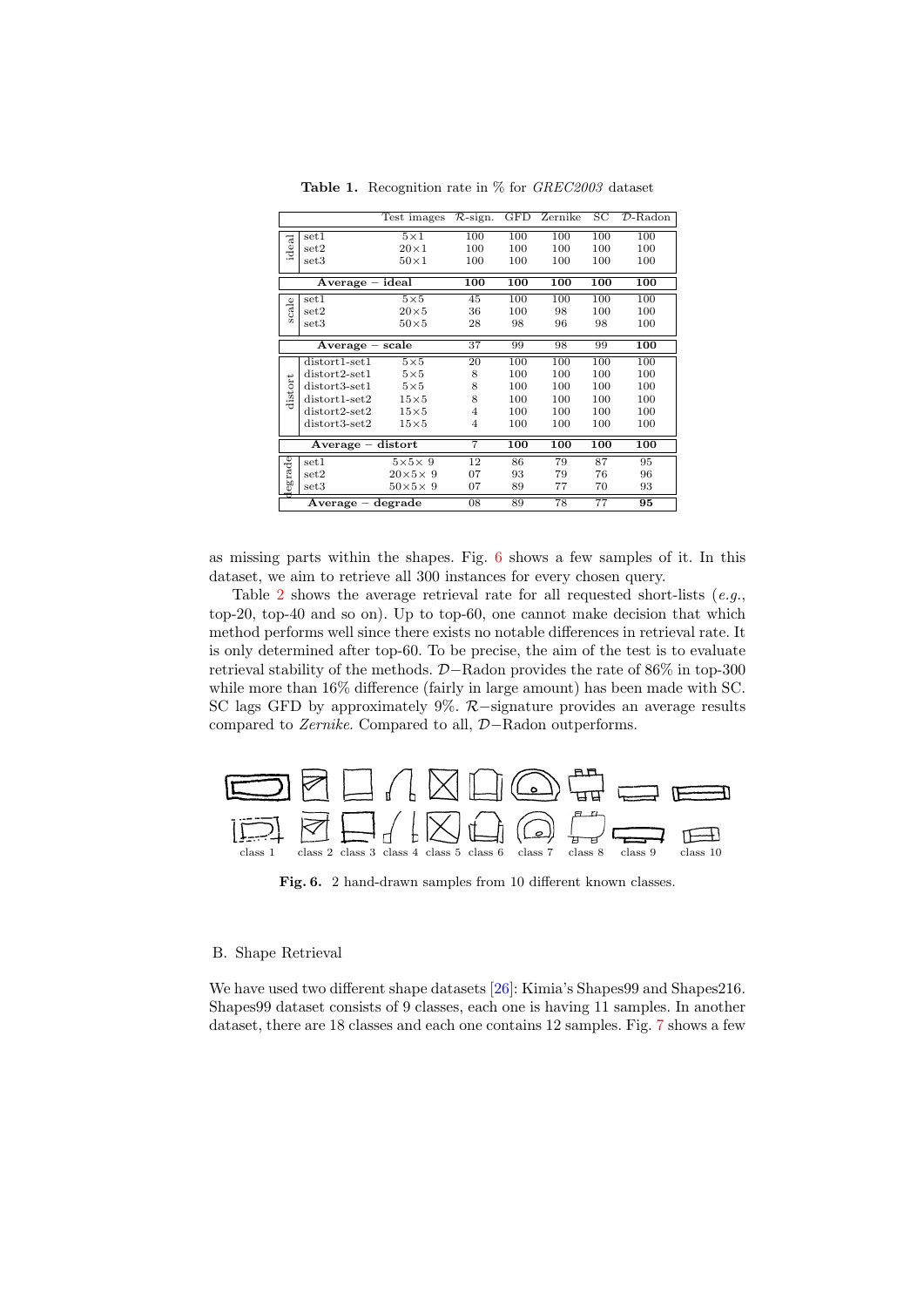<span id="page-9-1"></span>**Table 2.** Average retrieval rate in  $\%$  for CVC hand-drawn symbol dataset

|             | Test        | top | top | top | top |     |     |     |     |     |     |    | top top top top top top top top top top |    |     | top |
|-------------|-------------|-----|-----|-----|-----|-----|-----|-----|-----|-----|-----|----|-----------------------------------------|----|-----|-----|
|             | images      | 20  | 40  | 60  | 80  | 100 | 120 | 140 | 160 | 180 | 200 |    | 220 240 260                             |    | 280 | 300 |
| Zernike     |             | 48  | 42  | 39  | 37  | 35  | 34  | 33  | 32  | 30  | 30  | 29 | 28                                      | 28 | 27  | 26  |
| $R$ -sign.  | 300         | 82  | 75  | 69  | 65  | 62  | 59  | 56  | 54  | 51  | 49  | 48 | 46                                      | 45 | 43  | 42  |
| GFD         | $\times$    | 96  | 93  | 90  | 88  | 85  | 83  | 81  | 78  | 76  | 73  | 71 | 68                                      | 66 | 63  | 61  |
| SC          | $\supseteq$ | 98  | 95  | 95  | 92  | 91  | 88  | 87  | 85  | 83  | 81  | 78 | 78                                      | 75 | 73  | 70  |
| $D - Radon$ |             | 99  | 99  | 98  | 97  | 97  | 96  | 95  | 94  | 93  | 92  | 91 | 90                                      | 89 | 87  | 86  |
|             |             |     |     |     |     |     |     |     |     |     |     |    |                                         |    |     |     |
|             |             |     |     |     |     |     |     |     |     |     |     |    |                                         |    |     |     |



<span id="page-9-2"></span>Fig. 7. 2 samples from each class of (a) shapes99 and (b) shapes216 datasets.

samples of both datasets. As in  $[26]$ , we have used the dataset for recognition purpose. For retrieval rate, since there are  $N$  instances from each class, we have increased proximity search from 1 to  $N$  with the step of  $+1$ . In addition, we have tested *Bull's eye* score [\[21,](#page-11-22)[4\]](#page-11-9). *Bull's eye* score is the ratio of the number of correct matches up to proximity search space of  $2N$  to the possible number of matches in the dataset.

Table [3](#page-10-1) shows the experimental results for both datasets. Compared to Zernike and R−signature, our method outperforms with significant difference while it goes almost equally with GFD and SC.

#### <span id="page-9-0"></span>4 Discussions

We analyse behaviour of the methods based on the key characteristics as well as major challenges of test images. In graphical symbol datasets, samples are distorted, embedded with different levels of noise and even degraded. In particular, there exists missing parts including severe vectorial distortions in hand-drawn symbol dataset in addition to a significant size variation as well as multi-class similarity between the classes. Besides, occlusion exists more in hand-drawn and shape datasets.

Of course, global signal based descriptors are easy to implement as explained in Section [1.](#page-1-0) However, they are generally not well adapted for capturing precisely small detail changes as well as this tends to make them fault tolerant to image distortions, noise as well as missing parts. We have examined such a behaviour throughout the tests. Considering GREC2003 dataset for instance, for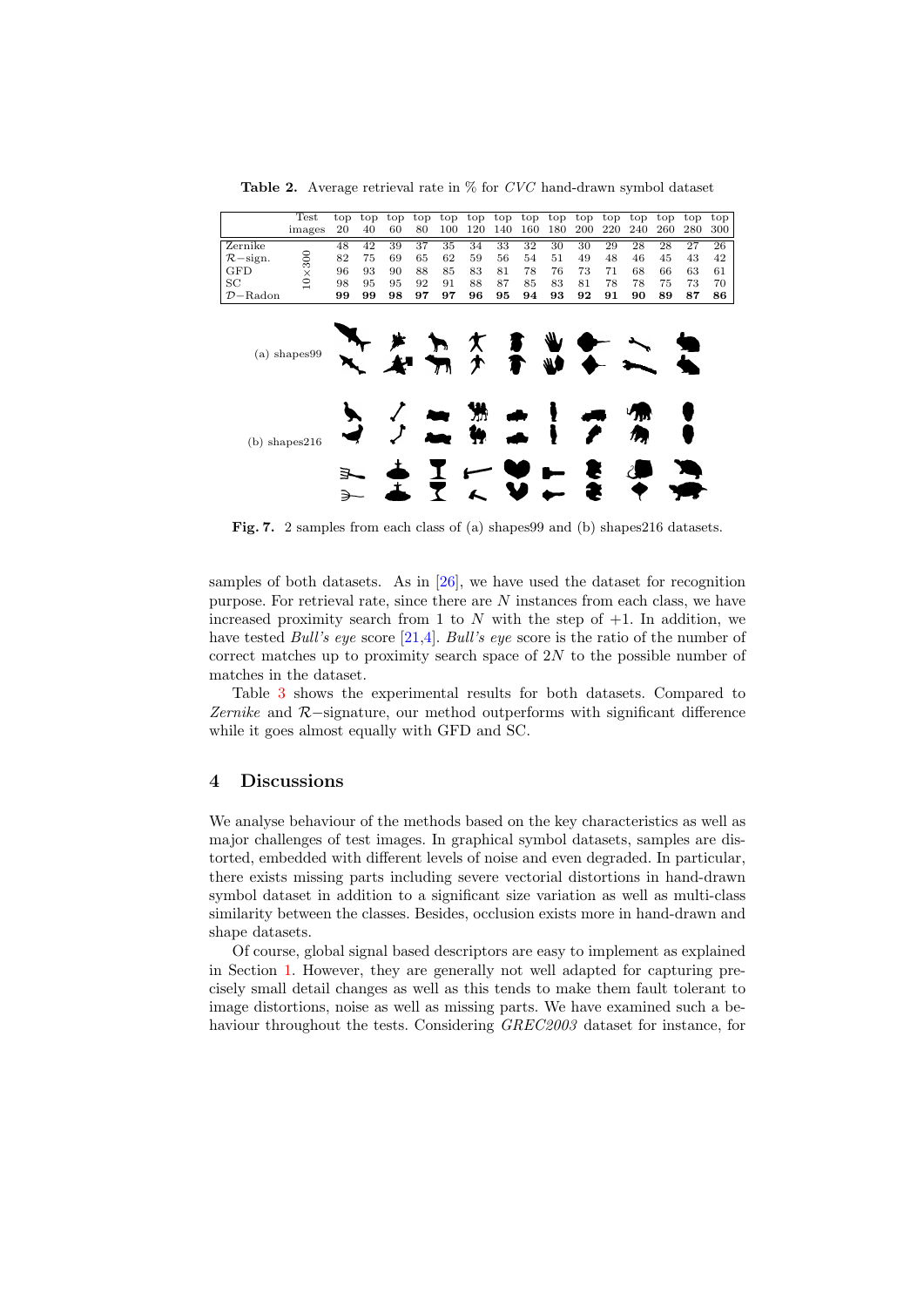<span id="page-10-1"></span>Table 3. Average retrieval rate and Bull's eye score in % for kimia's dataset

|                           |             | Test                                   | top | top | top | top | top | top | top | top | top | top | top | top | bull's eve |
|---------------------------|-------------|----------------------------------------|-----|-----|-----|-----|-----|-----|-----|-----|-----|-----|-----|-----|------------|
|                           |             | image                                  |     | 2   | 3   | 4   | 5   | 6   |     | 8   | 9   | 10  | 11  | 12  | score      |
|                           | Zernike     |                                        | 100 | 74  | 66  | 59  | 53  | 48  | 45  | 42  | 40  | 37  | 35  |     | 48         |
| hapes99                   | $R$ -sign.  | $\overline{\phantom{0}}$               | 100 | 83  | 73  | 66  | 60  | 56  | 51  | 49  | 47  | 45  | 43  |     | 59         |
|                           | SС          | ⊣<br>$\times$                          | 100 | 97  | 95  | 92  | 89  | 87  | 85  | 84  | 82  | 80  | 77  |     | 84         |
|                           | <b>GFD</b>  | ග                                      | 100 | 97  | 96  | 92  | 90  | 87  | 83  | 80  | 77  | 73  | 70  |     | 86         |
| σó                        | $D - Radon$ |                                        | 100 | 97  | 95  | 94  | 92  | 91  | 86  | 81  | 80  | 79  | 77  |     | 87         |
| $\circ$<br>$\overline{ }$ | Zernike     |                                        | 100 | 81  | 71  | 63  | 57  | 53  | 50  | 48  | 45  | 43  | 41  | 39  | 48         |
|                           | $R$ -sign.  | $^{12}$                                | 100 | 86  | 80  | 76  | 71  | 67  | 65  | 62  | 59  | 57  | 54  | 52  | 64         |
| shapes2                   | <b>GFD</b>  | $\times$                               | 100 | 97  | 93  | 91  | 87  | 85  | 84  | 81  | 79  | 78  | 76  | 73  | 83         |
|                           | SС          | $^{\circ}$<br>$\overline{\phantom{0}}$ | 100 | 99  | 97  | 95  | 93  | 91  | 90  | 89  | 88  | 86  | 83  | 80  | 87         |
|                           | $D - Radon$ |                                        | 100 | 99  | 95  | 93  | 91  | 90  | 89  | 86  | 85  | 84  | 83  | 81  | 88         |

degradation models R−signature is affected from every dot (from noise) due to the square effect (via R−transform). Similarly, SC is affected where the level of noise (see m2 to m7 in Fig. [5\)](#page-7-0) is high since it accounts those pixels while sampling. For Zernike, the disadvantage (in particular if high degree polynomials are involved) is the unequal distribution of nodal lines over the unit disk. We have observed the effect in case of degradation models: m8 and m9 in Fig.  $5$ . Similar situations occur in the CVC hand-drawn symbols. GFD on the whole, provides average results. Those descriptors provide interesting results for silhouette shapes. Considering such datasets, our method performs reasonably better. More specifically, it can optimally handle noisy, degraded as well as distorted samples as well as where internal content is necessary to be considered.

Running time complexity is usually high since it uses DTW for matching radon histograms, however it is largely depend on how big the image is. As far as concern to computational cost, the observed average running time for all methods is given in Table [4.](#page-10-2) We have used MATLAB 7.8.0 in Linux platform.

Table 4. Average running time for generating features and matching for a single pair.

<span id="page-10-2"></span>

|                     |     |     |    | $R\text{-sign.}$ GFD $Zernike$ SC $D\text{-}Radon$ |
|---------------------|-----|-----|----|----------------------------------------------------|
| Time (sec.) $\vert$ | 1.5 | -20 | 43 |                                                    |

#### <span id="page-10-0"></span>5 Conclusions

We have presented a method for graphics recognition under document analysis and shape retrieval under CBIR applications. The method is basically based on dynamic programming for matching radon features. The method is quite simple and easy to implement since it is parameter free.

Computing radon transform is quite immediate. But the running time complexity lies in matching. However, it could be substantially reduced by using optimised DTW  $[25]$  – a step to go further.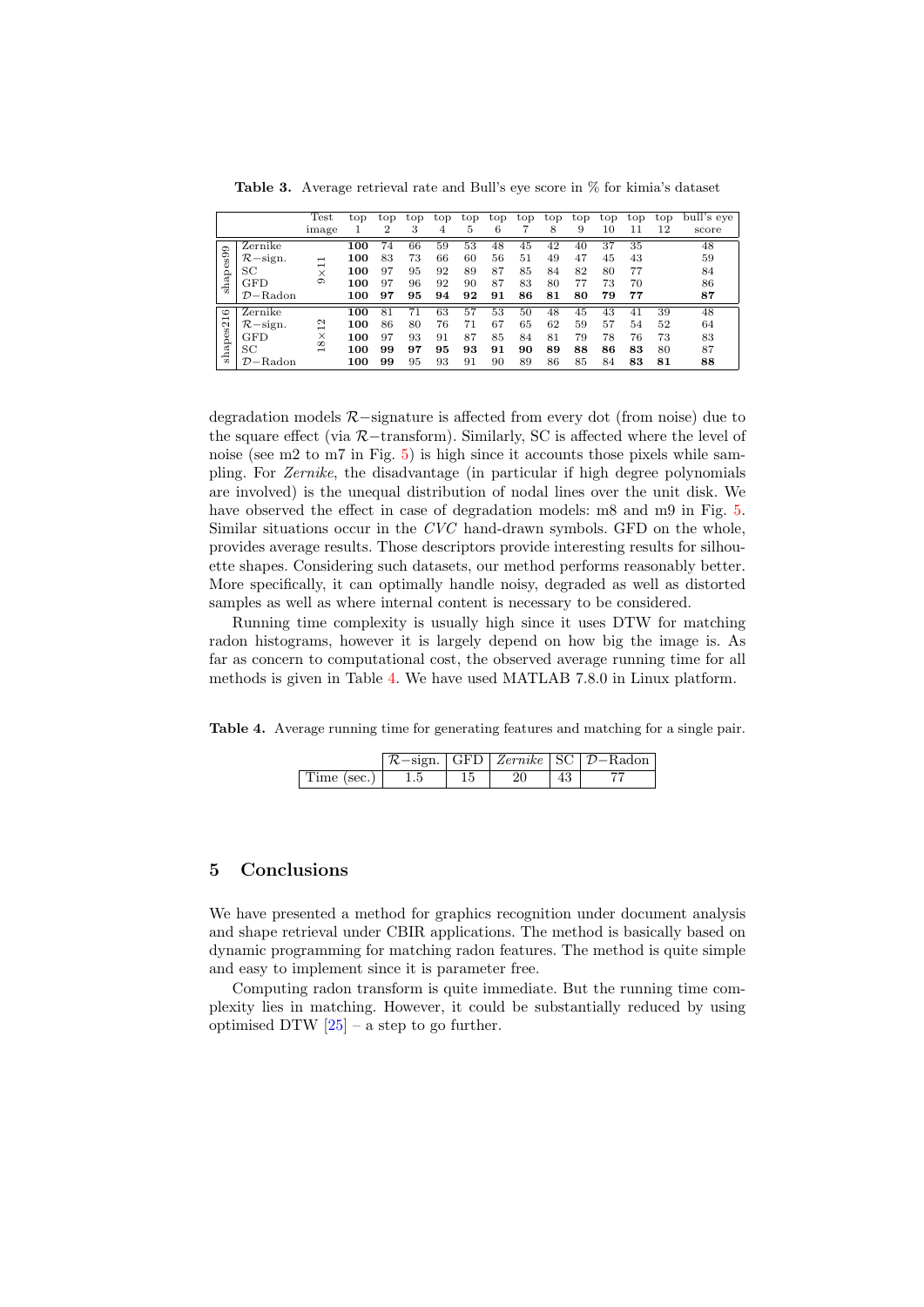#### References

- <span id="page-11-6"></span>1. Attalla, E., Siy, P.: Robust shape similarity retrieval based on contour segmentation polygonal multiresolution and elastic matching. PR 38(12), 2229–2241 (2005)
- <span id="page-11-10"></span>2. Bailey, R.R., Srinath, M.: Orthogonal moment features for use with parametric and non-parametric classifiers. IEEE PAMI 18(4), 389–399 (1996)
- <span id="page-11-7"></span>3. Bandera, C.U.A., Sandoval, F.: Non-parametric planar shape representation based on adaptive curvature functions. PR 35, 43–53 (2002)
- <span id="page-11-9"></span>4. Belongie, S., Malik, J., Puzicha, J.: Shape matching and object recognition using shape contexts. IEEE PAMI 24(4), 509–522 (2002)
- <span id="page-11-8"></span>5. Bernier, T., Landry, J.A.: A new method for representing and matching shapes of natural objects. PR 36(8), 1711–1723 (2003)
- <span id="page-11-15"></span>6. Boulgouris, N.V., Chi, Z.X.: Gait recognition using radon transform and linear discriminant analysis. IEEE Image Processing 16(3), 731–740 (2007)
- <span id="page-11-3"></span>7. Bunke, H., Riesen, K.: Recent advances in graph-based pattern recognition with applications in document analysis. PR 44(5), 1057–1067 (2011)
- <span id="page-11-12"></span>8. Chong, C., Raveendran, P., Mukudan, R.: A comparative analysis of algorithms for fast computation of zernike moments. PR 36, 731–742 (2003)
- <span id="page-11-16"></span>9. Coetzer, J.: Off-line Signature Verification. Ph.D. thesis, University of Stellenbosch (2005)
- <span id="page-11-0"></span>10. Conte, D., Foggia, P., Sansone, C., Vento, M.: Thirty years of graph matching in pattern recognition. IJPRAI 18(3), 265–298 (2004)
- <span id="page-11-13"></span>11. Deans, S.R.: Applications of the Radon Transform. Wiley Interscience Publications, New York (1983)
- <span id="page-11-5"></span>12. El-ghazal, A., Basir, O., Belkasim, S.: Farthest point distance: A new shape signature for fourier descriptors. Signal Processing: Image Communication 24(7), 572– 586 (2009)
- <span id="page-11-11"></span>13. Flusser, J.: On the independence of rotation moment invariants. PR 33(9), 1405– 1410 (2000)
- <span id="page-11-19"></span>14. Fränti, P., Mednonogov, A., Kyrki, V., Kälviäinen, H.: Content-based matching of line-drawing images using the hough transform. IJDAR 3(2), 117–124 (2000)
- <span id="page-11-18"></span>15. GREC: International symbol recognition contest at grec2003 (2003), [http://www.](http://www.cvc.uab.es/grec2003/SymRecContest/) [cvc.uab.es/grec2003/SymRecContest/](http://www.cvc.uab.es/grec2003/SymRecContest/)
- <span id="page-11-17"></span>16. Jafari-Khouzani, K., Soltanian-Zadeh, H.: Radon transform orientation estimation for rotation invariant texture analysis. IEEE PAMI 27(6), 1004–1008 (2005)
- <span id="page-11-1"></span>17. Jain, A.K., Duin, R.P.W., Mao, J.: Statistical pattern recognition: A review. IEEE PAMI 22(1), 4–37 (2000)
- <span id="page-11-2"></span>18. K.C., S., Wendling, L., Lamiroy, B.: Using spatial relations for graphical symbol description. In: ICPR. pp. 2041–2044 (2010)
- <span id="page-11-21"></span>19. Kim, W.Y., Kim, Y.S.: A region-based shape descriptor using zernike moments. Signal Processing: Image Communication 16(1-2), 95–102 (2000)
- <span id="page-11-20"></span>20. Kruskall, J.B., Liberman, M.: The symmetric time warping algorithm: From continuous to discrete. In: Time Warps, String Edits and Macromolecules: The Theory and Practice of String Comparison. pp. 125–161. Addison-Wesley (1983)
- <span id="page-11-22"></span>21. Latecki, L.J., Lakmper, R., Eckhardt, U.: Shape descriptors for non-rigid shapes with a single closed contour. In: CVPR. pp. 1424–1429 (2000)
- <span id="page-11-14"></span>22. Leavers, V.: Use of the two-dimensional radon transform to generate a taxonomy of shape for the characterization of abrasive powder particles. IEEE PAMI 22(12), 1411–1423 (2000)
- <span id="page-11-4"></span>23. Loncaric, S.: A survey of shape analysis techniques. PR 31(8), 983–1001 (1998)